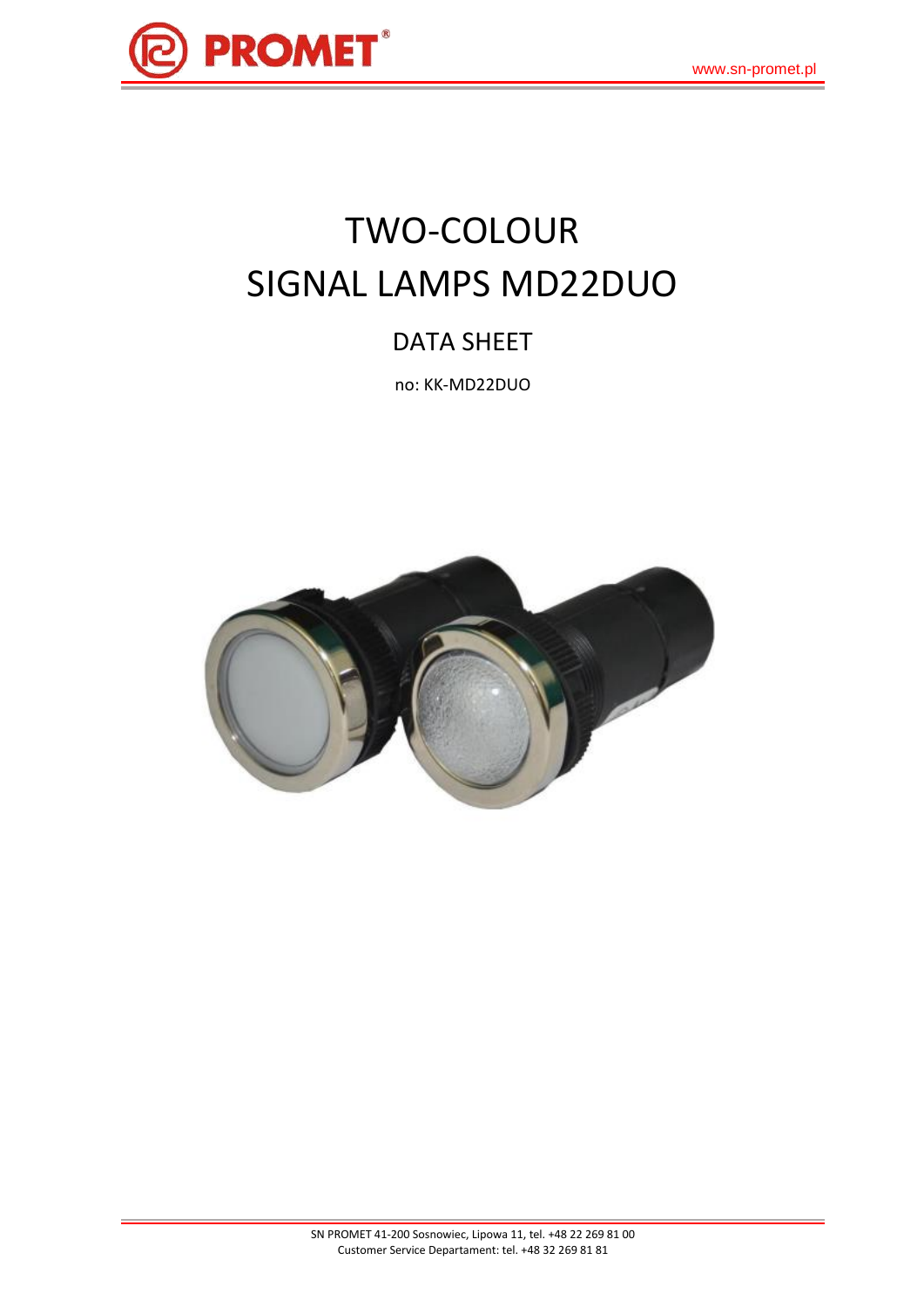Two-colour signal lamps of MD22DUO series (plastic body, monoblocks) are installed in standardized assembly holes Ø22.5mm, which are drilled in panels, control and signal boards, or directly in bodies of equipment and machines.

#### **TECHNICAL DATA:**

| Parameter                               | Value                             |
|-----------------------------------------|-----------------------------------|
| Insulation rated voltage U <sub>i</sub> | 250V                              |
| Rated voltage U <sub>e</sub>            |                                   |
| MD22DU024                               | 12-30V AC/DC                      |
| MD22DU0230                              | 110-230V AC                       |
| Power                                   |                                   |
| MD22DU024                               | max 0,6W                          |
| MD22DU0230                              | max 3,5W                          |
| IP for over-desk part                   | IP 66/67                          |
| IP for under-desk part                  | <b>IP 20</b>                      |
| <b>Maximum thickness of desk</b>        | 6 mm                              |
| <b>Working temperature</b>              | $-30+70^{\circ}C$                 |
| <b>Cross-sections of terminals</b>      |                                   |
|                                         | 1x LY 0,34 - 0,75 mm <sup>2</sup> |
|                                         | 1x DY 0,34 - 1,0 mm <sup>2</sup>  |
| The length of the stripped wire         | 6 mm                              |

**The product conforms to the following standard PN-EN 60947-5-1.**

#### **TYPES OF LAMPS MD22DUO**